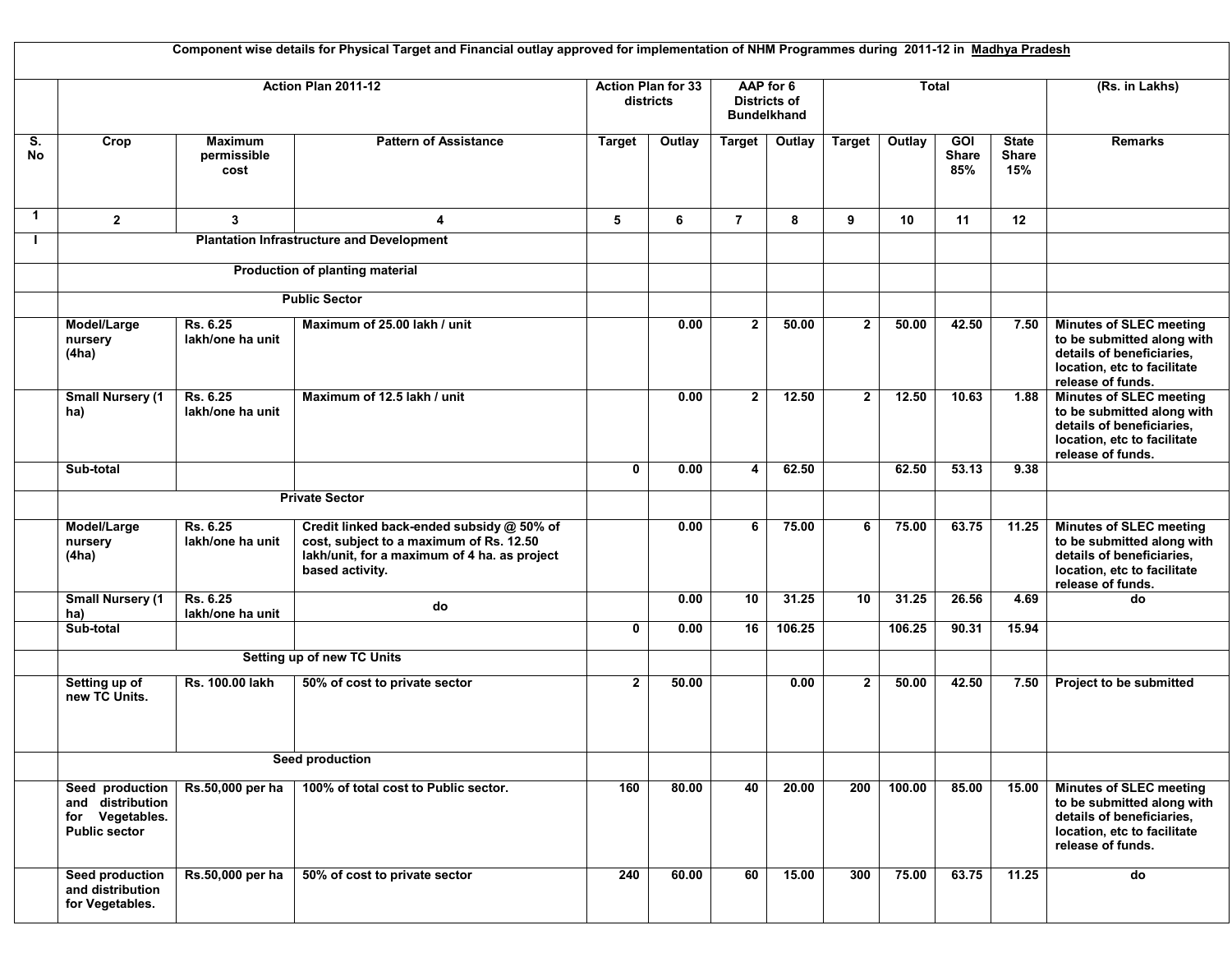|              | Sub-total                                       |              |                                                                                                                                                                                                                                                                                                                                                                              |      | 190.00 |     | 35.00  |                 | 225.00 | 191.25 | 33.75 |  |
|--------------|-------------------------------------------------|--------------|------------------------------------------------------------------------------------------------------------------------------------------------------------------------------------------------------------------------------------------------------------------------------------------------------------------------------------------------------------------------------|------|--------|-----|--------|-----------------|--------|--------|-------|--|
| $\mathbf{2}$ | Establishment of new gardens / Area Expansion   |              |                                                                                                                                                                                                                                                                                                                                                                              |      |        |     |        |                 |        |        |       |  |
|              |                                                 |              | Fruit crops other than cost intensive crops using normal spacing (For a maximum<br>area of 4 ha per beneficiary)                                                                                                                                                                                                                                                             |      |        |     |        |                 |        |        |       |  |
|              |                                                 |              | Fruits - Perennials (ha)                                                                                                                                                                                                                                                                                                                                                     |      |        |     |        |                 |        |        |       |  |
|              | <b>Mango (10x10)</b><br>Spacing)                | Rs.22000/ha  | Maximum of Rs.16500/- per ha. (75% of cost<br>for meeting the expenditure on planting<br>material and cost of INM/IPM etc in 3<br>installments of 60:20:20 subject to survival<br>rate of 75% in 2nd year & 90% in 3rd year for<br>perennial crops and for non perennial crops in<br>2 installments of 75:25).                                                               | 400  | 39.60  | 200 | 19.80  | 600             | 59.40  | 50.49  | 8.91  |  |
|              | Orange (6x6<br>Spacing)                         | Rs35340/ha   | Maximum of Rs.26505/- per ha. (75% of cost<br>for meeting the expenditure on planting<br>material and cost of INM/IPM etc in 3<br>installments of 60:20:20 subject to survival<br>rate of 75% in 2nd year & 90% in 3rd year for<br>perennial crops.                                                                                                                          | 2000 | 318.06 |     | 0.00   | 2000            | 318.06 | 270.35 | 47.71 |  |
|              | Guava (6x6<br>Spacing)                          | Rs.21950     | Maximum of Rs.16463/- per ha. (75% of cost<br>for meeting the expenditure on planting<br>material and cost of INM/IPM etc in 3<br>installments of 60:20:20 subject to survival<br>rate of 75% in 2nd year & 90% in 3rd year for<br>perennial crops and for non perennial crops in<br>2 installments of 75:25).                                                               | 400  | 39.51  | 300 | 29.63  | 700             | 69.14  | 58.77  | 10.37 |  |
|              | Pomegranate<br>(5x5 Spacing)                    | Rs.42000/ha. | Maximum of Rs.31500/- per ha.(75% of cost for<br>meeting the expenditure on planting material<br>and cost of material for INM/IPM, in 3<br>installments of 60:20:20 subject to survival<br>rate of 75% in 2nd year and 90% in 3rd year<br>for perennial crops and for non perennial<br>crops in 2 installments of 75:25) subject to<br>survival rate of 90% in second year). | 330  | 62.37  |     | 0.00   | 330             | 62.37  | 53.01  | 9.36  |  |
|              | Papaya                                          | Rs.30000/ha  | Maximum of Rs.22500/- per ha. (75% of cost<br>for meeting the expenditure on planting<br>material and cost of INM/IPM etc in 3<br>installments of 60:20:20 subject to survival<br>rate of 75% in 2nd year & 90% in 3rd year for<br>perennial crops and for non perennial crops                                                                                               | 150  | 33.750 |     |        | 150             | 33.75  | 28.69  | 5.06  |  |
|              | Mango<br><b>High density</b><br>(4x4 Spacing)   | Rs.80,000/ha | Maximum of Rs.40,000/- per ha. (50% of cost<br>for meeting the expenditure on planting<br>material and cost of material for INM/IPM, in 3<br>installments of 60:20:20 subject to survival<br>rate of 75% in 2nd year and 90% in 3rd year<br>for perennial crops and for non perennial<br>crops in 2 installments of 75:25).                                                  | 75   | 18.000 | 8   | 1.920  | $\overline{83}$ | 19.92  | 16.93  | 2.99  |  |
|              | Guava<br><b>High density</b><br>$(3x3$ Spacing) | do           | do                                                                                                                                                                                                                                                                                                                                                                           | 33   | 7.920  | 50  | 12.000 | 83              | 19.92  | 16.93  | 2.99  |  |
|              | Sub-total                                       |              | Maintenance (I Year)                                                                                                                                                                                                                                                                                                                                                         | 3130 | 519.21 | 500 | 63.35  | 3630            | 582.56 | 495.18 | 87.38 |  |
|              |                                                 |              |                                                                                                                                                                                                                                                                                                                                                                              |      |        |     |        |                 |        |        |       |  |
|              |                                                 |              |                                                                                                                                                                                                                                                                                                                                                                              |      |        |     |        |                 |        |        |       |  |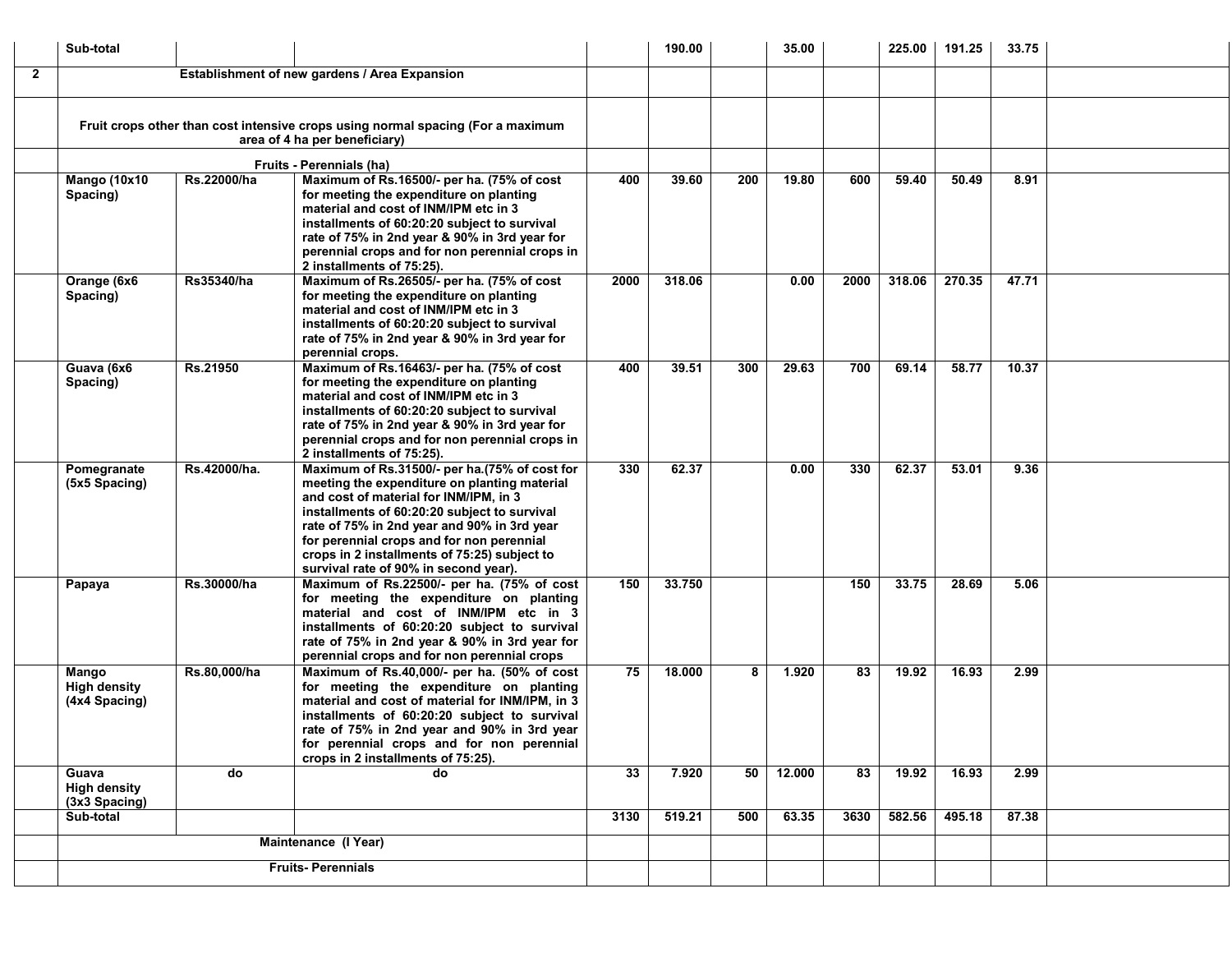| Orange                       | Rs35340/ha    | Maximum of Rs.26505/- per ha. (75% of cost<br>for meeting the expenditure on planting<br>material and cost of INM/IPM etc in 3<br>installments of 60:20:20 subject to survival<br>rate of 75% in 2nd year & 90% in 3rd year for<br>perennial crops.                                                                                                                          | 4500 | 238.55 |    | 0.00 | 4500         | 238.55 | 202.76 | 35.78 |  |
|------------------------------|---------------|------------------------------------------------------------------------------------------------------------------------------------------------------------------------------------------------------------------------------------------------------------------------------------------------------------------------------------------------------------------------------|------|--------|----|------|--------------|--------|--------|-------|--|
| Mango (10x10<br>Spacing)     | Rs.22000/ha   | Maximum of Rs.16500/- per ha. (75% of cost<br>for meeting the expenditure on planting<br>material and cost of INM/IPM etc in 3<br>installments of 60:20:20 subject to survival<br>rate of 75% in 2nd year & 90% in 3rd year for<br>perennial crops and for non perennial crops in<br>2 installments of 75:25).                                                               | 1372 | 45.28  |    | 0.00 | 1372         | 45.28  | 38.48  | 6.79  |  |
| Pomegranate<br>(5x5 Spacing) | Rs.42000/ha.  | Maximum of Rs.31500/- per ha.(75% of cost for<br>meeting the expenditure on planting material<br>and cost of material for INM/IPM, in 3<br>installments of 60:20:20 subject to survival<br>rate of 75% in 2nd year and 90% in 3rd year<br>for perennial crops and for non perennial<br>crops in 2 installments of 75:25) subject to<br>survival rate of 90% in second year). | 450  | 28.35  |    | 0.00 | 450          | 28.35  | 24.10  | 4.25  |  |
| Guava (6x6<br>Spacing)       | Rs.21950      | Maximum of Rs.16463/- per ha. (75% of cost<br>for meeting the expenditure on planting<br>material and cost of INM/IPM etc in 3<br>installments of 60:20:20 subject to survival<br>rate of 75% in 2nd year & 90% in 3rd year for<br>perennial crops and for non perennial crops in<br>2 installments of 75:25).                                                               | 1832 | 60.32  | 40 | 1.32 | 1872         | 61.64  | 52.39  | 9.25  |  |
| Sub-total                    |               |                                                                                                                                                                                                                                                                                                                                                                              |      | 372.49 |    | 1.32 |              | 373.81 | 317.74 | 56.07 |  |
|                              |               | Maintenance (Il Year)                                                                                                                                                                                                                                                                                                                                                        |      |        |    |      |              |        |        |       |  |
|                              |               | Fruits - Perennials (as per old cost norms)                                                                                                                                                                                                                                                                                                                                  |      |        |    |      |              |        |        |       |  |
| Orange                       | Rs. 30,000/ha | 30% of Rs. 22500/ha with a maximum of Rs.<br>6750/ha                                                                                                                                                                                                                                                                                                                         | 3055 | 206.21 |    | 0.00 | 3055         | 206.21 | 175.28 | 30.93 |  |
| Anola                        | Rs. 30,000/ha | 30% of Rs. 22500/ha with a maximum of Rs.<br>6750/ha                                                                                                                                                                                                                                                                                                                         | 330  | 22.28  | 30 | 2.03 | 360          | 24.30  | 20.66  | 3.65  |  |
| Mango                        | Rs. 30,000/ha | 30% of Rs. 22500/ha with a maximum of Rs.<br>6750/ha                                                                                                                                                                                                                                                                                                                         | 665  | 44.89  |    | 0.00 | 665          | 44.89  | 38.15  | 6.73  |  |
| Ber                          | Rs. 30,000/ha | 30% of Rs. 22500/ha with a maximum of Rs.<br>6750/ha                                                                                                                                                                                                                                                                                                                         |      | 0.00   |    | 0.00 | $\mathbf 0$  | 0.00   | 0.00   | 0.00  |  |
| <b>Custard apple</b>         | Rs. 30,000/ha | 30% of Rs. 22500/ha with a maximum of Rs.<br>6750/ha                                                                                                                                                                                                                                                                                                                         | 30   | 2.03   |    | 0.00 | 30           | 2.03   | 1.72   | 0.30  |  |
| Pomegranate                  | Rs. 30,000/ha | 30% of Rs. 22500/ha with a maximum of Rs.<br>6750/ha                                                                                                                                                                                                                                                                                                                         | 126  | 8.51   |    |      | 126          |        | 0.00   | 0.00  |  |
| Guava                        | Rs. 30,000/ha | 30% of Rs. 22500/ha with a maximum of Rs.<br>6750/ha                                                                                                                                                                                                                                                                                                                         | 920  | 62.10  |    | 0.00 | 920          | 62.10  | 52.79  | 9.32  |  |
| Sub-total                    |               |                                                                                                                                                                                                                                                                                                                                                                              |      | 346.01 |    | 2.03 |              | 348.03 | 295.83 | 52.20 |  |
|                              |               | Fruits - Non Perennials (ha)                                                                                                                                                                                                                                                                                                                                                 |      |        |    |      |              |        |        |       |  |
| Banana (TC)                  | Rs.83200/ha   | Maximum of Rs. 41600/- per ha. (50 % of cost<br>for meeting the expenditure on planting<br>material and cost of material for INM/IPM etc.<br>in 2 installments of 75:25 subject to survival<br>rate of 90% in second year).                                                                                                                                                  | 500  | 156.00 |    | 0.00 | 500          | 156.00 | 132.60 | 23.40 |  |
| Sub-total                    |               |                                                                                                                                                                                                                                                                                                                                                                              |      | 156.00 |    | 0.00 | $\mathbf{0}$ | 156.00 | 132.60 | 23.40 |  |
|                              |               | Maintenance (I Year)                                                                                                                                                                                                                                                                                                                                                         |      |        |    |      |              |        |        |       |  |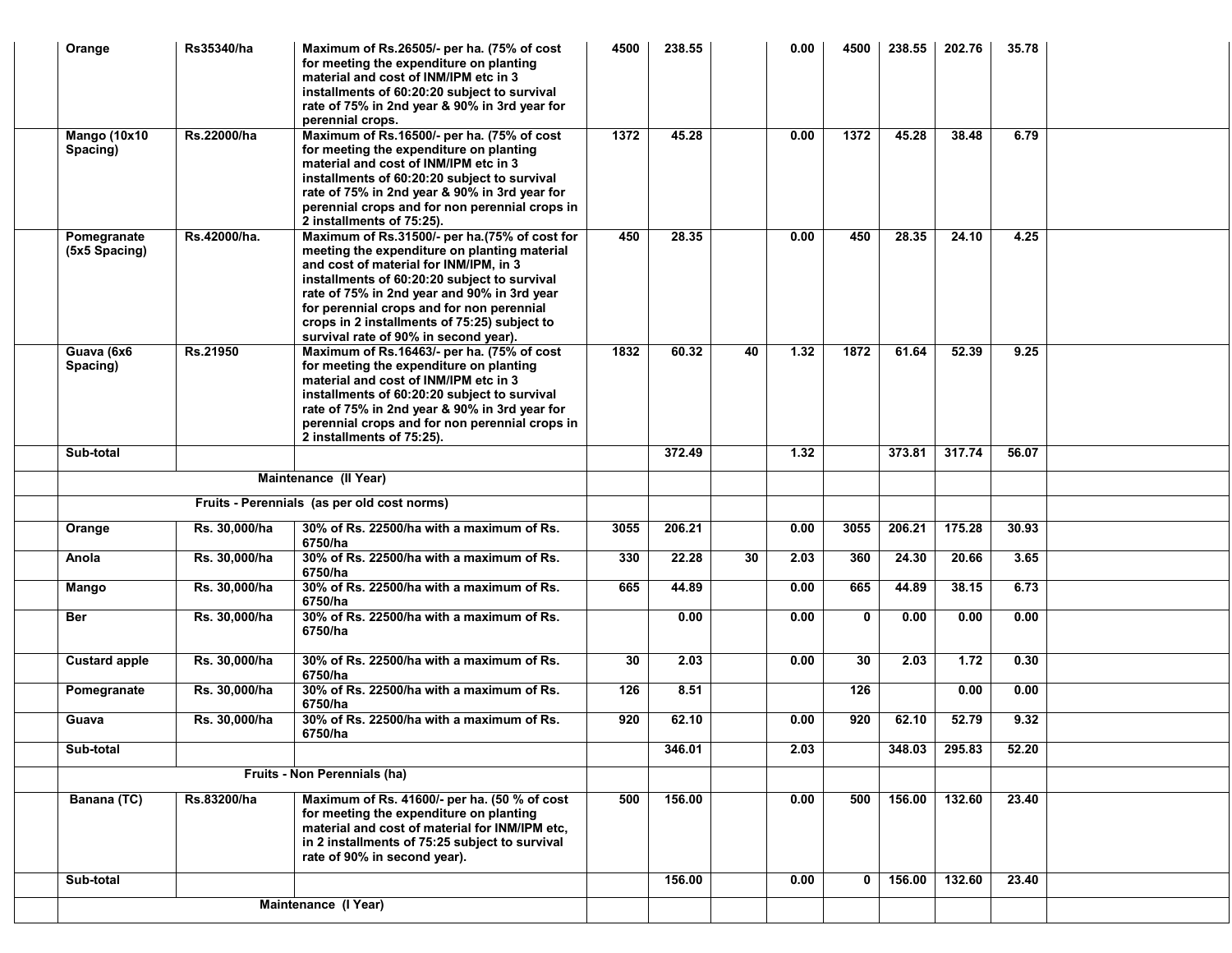|   | Fruits- Non Perennials (ha)                                                                |                          |                                                                                                                                                                                                                             |      |        |      |        |             |        |        |        |                                                                                                                                                           |
|---|--------------------------------------------------------------------------------------------|--------------------------|-----------------------------------------------------------------------------------------------------------------------------------------------------------------------------------------------------------------------------|------|--------|------|--------|-------------|--------|--------|--------|-----------------------------------------------------------------------------------------------------------------------------------------------------------|
|   | <b>Banana Suckers</b>                                                                      | Rs.83200/ha              | Maximum of Rs. 41600/- per ha. (50 % of cost<br>for meeting the expenditure on planting<br>material and cost of material for INM/IPM etc,<br>in 2 installments of 75:25 subject to survival<br>rate of 90% in second year). | 1300 | 135.20 |      | 0.00   | 1300        | 135.20 | 114.92 | 20.28  |                                                                                                                                                           |
|   | Sub-total                                                                                  |                          |                                                                                                                                                                                                                             |      | 135.20 |      | 0.00   |             | 135.20 | 114.92 | 20.28  |                                                                                                                                                           |
|   |                                                                                            |                          | Flowers (For a maximum of 2 ha per beneficiary)                                                                                                                                                                             |      |        |      |        |             |        |        |        |                                                                                                                                                           |
|   |                                                                                            |                          | <b>Cut flowers</b>                                                                                                                                                                                                          |      |        |      |        |             |        |        |        |                                                                                                                                                           |
|   | <b>Small &amp; Marginal</b><br><b>Farmers</b>                                              | Rs. 70,000 / ha.         | 50% of cost @ Rs.35,000 / ha. limited to 2 ha<br>per beneficiary                                                                                                                                                            | 150  | 52.50  | 50   | 17.50  | 200         | 70.00  | 59.50  | 10.50  |                                                                                                                                                           |
|   |                                                                                            |                          | <b>Bulbulous flowers</b>                                                                                                                                                                                                    |      |        |      |        |             |        |        |        |                                                                                                                                                           |
|   | <b>Small &amp; Marginal</b><br><b>Farmers</b>                                              | Rs. 90,000/ha            | 50% of cost @ Rs.45,000 / ha. limited to 2 ha<br>per beneficiary                                                                                                                                                            | 300  | 135.00 |      | 0.00   | 300         | 135.00 | 114.75 | 20.25  |                                                                                                                                                           |
|   |                                                                                            |                          | <b>Loose Flowers</b>                                                                                                                                                                                                        |      |        |      |        |             |        |        |        |                                                                                                                                                           |
|   | <b>Small &amp; Marginal</b><br><b>Farmers</b>                                              | Rs. 24,000/ha            | 50% of cost @ Rs.12,000 / ha. limited to 2 ha<br>per beneficiary                                                                                                                                                            | 320  | 38.40  | 180  | 21.60  | 500         | 60.00  | 51.00  | 9.00   |                                                                                                                                                           |
|   | Sub-total                                                                                  |                          |                                                                                                                                                                                                                             | 770  | 225.90 | 230  | 39.10  | 1000        | 265.00 | 225.25 | 39.75  |                                                                                                                                                           |
|   | Spices (For a maximum area of 4 ha per beneficiary)                                        |                          |                                                                                                                                                                                                                             |      |        |      |        |             |        |        |        |                                                                                                                                                           |
|   | Seed spices<br>and Rhizomatic<br>Spices.                                                   |                          |                                                                                                                                                                                                                             |      |        |      |        |             |        |        |        |                                                                                                                                                           |
|   | <b>Chili</b>                                                                               | do                       | do                                                                                                                                                                                                                          | 2000 | 250.00 | 2000 | 250.00 | 4000        | 500.00 | 425.00 | 75.00  | <b>Only certified Planting</b><br>material to be used. TL<br>material to be used only from<br>Public sector agencies like<br>ICAR / SAUs, Govt. farm etc. |
|   | Coriander                                                                                  | do                       | do                                                                                                                                                                                                                          | 800  | 100.00 | 1200 | 150.00 | 2000        | 250.00 | 212.50 | 37.50  | do                                                                                                                                                        |
|   | Garlic                                                                                     | do                       | do                                                                                                                                                                                                                          | 1000 | 125.00 | 50   | 6.25   | 1050        | 131.25 | 111.56 | 19.69  | do                                                                                                                                                        |
|   | Sub-total                                                                                  |                          |                                                                                                                                                                                                                             |      | 475.00 |      | 406.25 |             | 881.25 | 749.06 | 132.19 |                                                                                                                                                           |
| 3 | Rejuvenation/<br>replacement of<br>senile plantation<br>including<br>Canopy<br>management. | Rs.30,000/ha             | 50% of the total cost subject to a maximum of<br>Rs. 15,000/ha to a limited of 2 ha per<br>beneficiary. Actual cost to be claimed based<br>on the nature and requirement of the crop to<br>be rejuvenated.                  | 1940 | 291.00 | 60   | 9.00   | 2000        | 300.00 | 255.00 | 45.00  | To be implemented as per<br>quidelines circulated                                                                                                         |
|   | Sub-total                                                                                  |                          |                                                                                                                                                                                                                             |      | 291.00 |      | 9.00   | $\mathbf 0$ | 300.00 | 255.00 | 45.00  |                                                                                                                                                           |
| 4 |                                                                                            |                          |                                                                                                                                                                                                                             |      |        |      |        |             |        |        |        |                                                                                                                                                           |
|   |                                                                                            | 1. Green House structure |                                                                                                                                                                                                                             |      |        |      |        |             |        |        |        |                                                                                                                                                           |
|   | Fan & Pad<br>system                                                                        | Rs. 1465/ Sq.m           | 50% of the cost limited to 4000 Sq.m per<br>beneficiary.                                                                                                                                                                    | 2.5  | 183.13 |      | 0.00   | 2.5         | 183.13 | 155.66 | 27.47  |                                                                                                                                                           |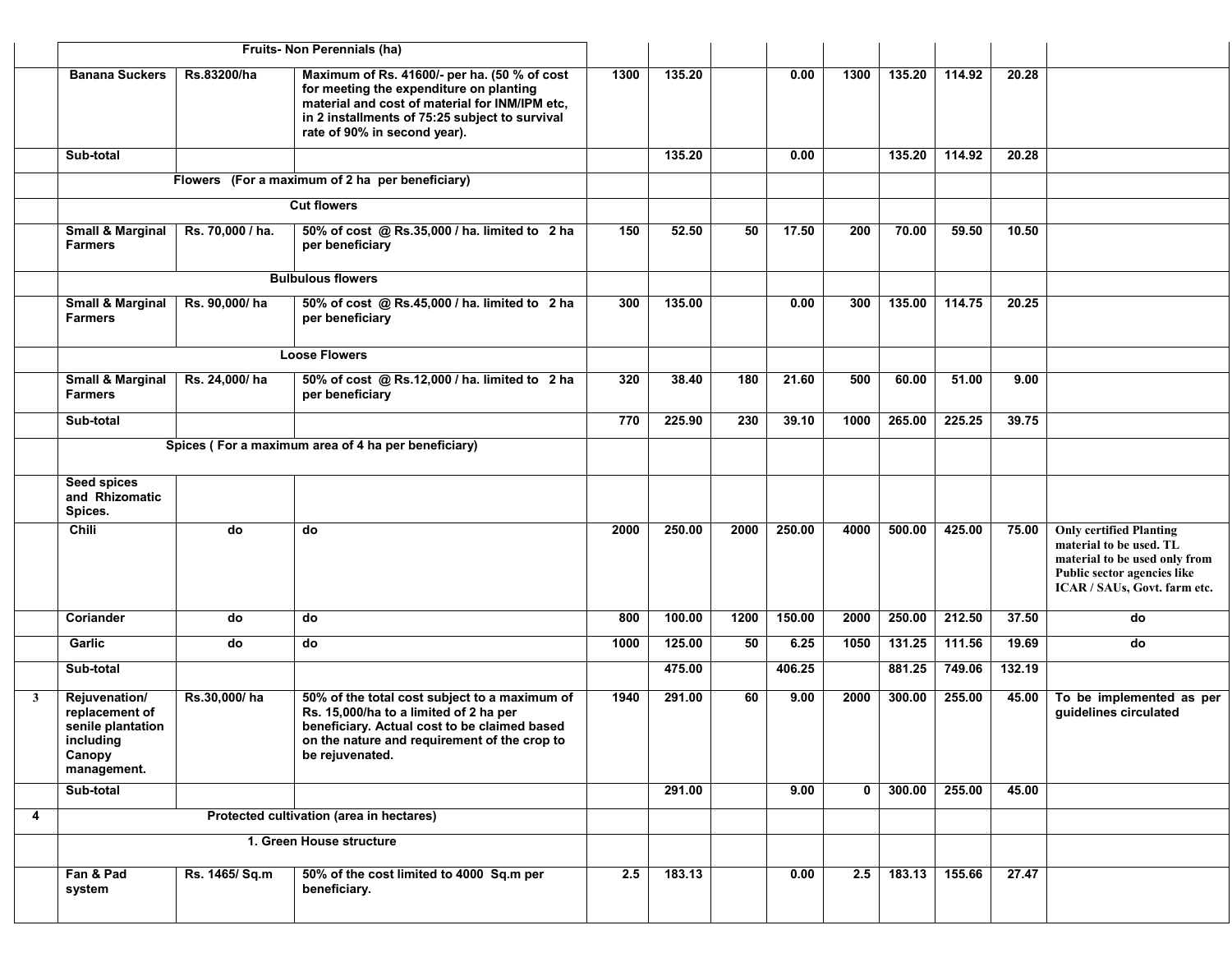|   | Naturally ventilated system                                                        |                      |                                                                                                                                                                                                                                                                             |              |         |              |        |              |             |             |        |                                                                                                                                               |
|---|------------------------------------------------------------------------------------|----------------------|-----------------------------------------------------------------------------------------------------------------------------------------------------------------------------------------------------------------------------------------------------------------------------|--------------|---------|--------------|--------|--------------|-------------|-------------|--------|-----------------------------------------------------------------------------------------------------------------------------------------------|
|   | Tubular structur                                                                   | Rs. 935/ Sq.m        | 50% of the cost limited to 4000 Sq.m per<br>beneficiary.                                                                                                                                                                                                                    | 8            | 374.00  | 2.00         | 93.50  | 10.00        | 467.50      | 397.38      | 70.13  |                                                                                                                                               |
|   | 2. Plastic Mulching                                                                |                      |                                                                                                                                                                                                                                                                             |              |         |              |        |              |             |             |        |                                                                                                                                               |
|   | <b>Plastic Mulching</b>                                                            | Rs. 20,000/ha        | 50% of the total cost limited to 2 ha per<br>beneficiary.                                                                                                                                                                                                                   | 2870         | 287.00  | 130          | 13.00  | 3000         | 300.00      | 255.00      | 45.00  |                                                                                                                                               |
|   |                                                                                    |                      | 3. Shade Net House                                                                                                                                                                                                                                                          |              |         |              |        |              |             |             |        |                                                                                                                                               |
|   | Tubular<br>structure                                                               | Rs. 600/ Sq.m        | 50% of cost limited to 4000 Sq.m per<br>beneficiary.                                                                                                                                                                                                                        | 18           | 527.70  | 2.41         | 72.30  | 20.00        | 600.00      | 510.00      | 90.00  |                                                                                                                                               |
|   | Cost of planting<br>material of high<br>value vegetables<br>grown in poly<br>house | Rs.105/Sq.m          | 50% of cost.                                                                                                                                                                                                                                                                | 6            | 31.50   | $\mathbf{2}$ | 10.50  | 8            | 42.00       | 35.70       | 6.30   |                                                                                                                                               |
|   | Cost of planting<br>material of<br>flowers for poly<br>house                       | Rs.500/ Sq.m         | 50% of cost.                                                                                                                                                                                                                                                                | 5            | 112.50  |              | 0.00   | 5            | 112.50      | 95.63       | 16.88  |                                                                                                                                               |
|   | <b>Plastic Tunnels</b>                                                             | Rs.30/ Sq.m          | 50% of cost limited 1000 sqmt per beneficiary.                                                                                                                                                                                                                              | $\mathbf{3}$ | 3.750   |              | 0.000  | $\mathbf{3}$ | 3.75        | 3.19        | 0.56   |                                                                                                                                               |
|   | Sub-total                                                                          |                      |                                                                                                                                                                                                                                                                             | 2911         | 1519.58 | 136          | 189.30 | 3047.5<br>0  | 1708.8<br>8 | 1452.5<br>4 | 256.33 |                                                                                                                                               |
| 5 |                                                                                    |                      | Promotion of Integrated Nutrient Management(INM)/ Integrated Pest Management<br>(IPM)                                                                                                                                                                                       |              |         |              |        |              |             |             |        |                                                                                                                                               |
|   | <b>Bio control lab</b><br>(Private Sector)                                         | Rs.80 lakhs/ unit    | Rs. 80 lakh/unit for Public Sector and Rs.40.00<br>lakh as credit linked back ended subsidy to<br><b>Private Sector.</b>                                                                                                                                                    | $\mathbf{1}$ | 40.00   |              |        | $\mathbf 1$  | 40.00       | 34.00       | 6.00   | <b>Project to be submitted</b>                                                                                                                |
|   | Leaf /Tissue<br>analysis lab<br>(Private Sector)                                   | Rs. 20 lakh/ unit    | Rs. 20 lakh/unit for Public Sector and Rs.10.00<br>lakh as credit linked back ended subsidy to<br><b>Private Sector.</b>                                                                                                                                                    | $\mathbf{1}$ | 10.00   |              |        | $\mathbf 1$  | 10.00       | 8.50        | 1.50   | <b>Minutes of SLEC meeting</b><br>to be submitted along with<br>details of beneficiaries,<br>location, etc to facilitate<br>release of funds. |
|   | Sub-total                                                                          |                      |                                                                                                                                                                                                                                                                             |              | 50.00   |              | 0.00   |              | 50.00       | 42.50       | 7.50   |                                                                                                                                               |
| 6 |                                                                                    |                      | <b>Organic Farming</b>                                                                                                                                                                                                                                                      |              |         |              |        |              |             |             |        |                                                                                                                                               |
|   | (i) Adoption of<br>Organic<br>Farming. (ha)<br>(2009-10) (iii<br>year)             | Rs. 20,000/ha        | 50% of cost limited to Rs.10000/ha for a<br>maximum area of 4 ha. per beneficiary, spread<br>over a period of 3 years involving an<br>assistance of Rs.4000/- in first year and<br>Rs.3000/- each in second & third year. The<br>programme to be linked with certification. | 550          | 16.50   |              | 0.00   | 550          | 16.50       | 14.03       | 2.48   | Progress to be submitted.                                                                                                                     |
|   | (ii) Adoption of<br>Organic<br>Farming. (ha)<br>(2010-11) (ii year)                | Rs. 20,000/ha        | 50% of cost limited to Rs.10000/ha for a<br>maximum area of 4 ha. per beneficiary, spread<br>over a period of 3 years involving an<br>assistance of Rs.4000/- in first year and<br>Rs.3000/- each in second & third year. The<br>programme to be linked with certification. | 2500         | 75.00   |              | 0.00   | 2500         | 75.00       | 63.75       | 11.25  | Progress to be submitted.                                                                                                                     |
|   | (i) Organic<br>Certification.<br>$(ha)$ (2009-10)<br>(iii year)                    | <b>Project based</b> | Rs. 5 lakh for a cluster of 50 ha which will<br>include Rs.1.50 lakh in first year, Rs. 1.50 lakh<br>in second year and Rs. 2.00 lakh in third year.                                                                                                                        | 550          | 16.50   |              | 0.00   | 550          | 16.50       | 14.03       | 2.48   | Stature of certification to<br>be submitted                                                                                                   |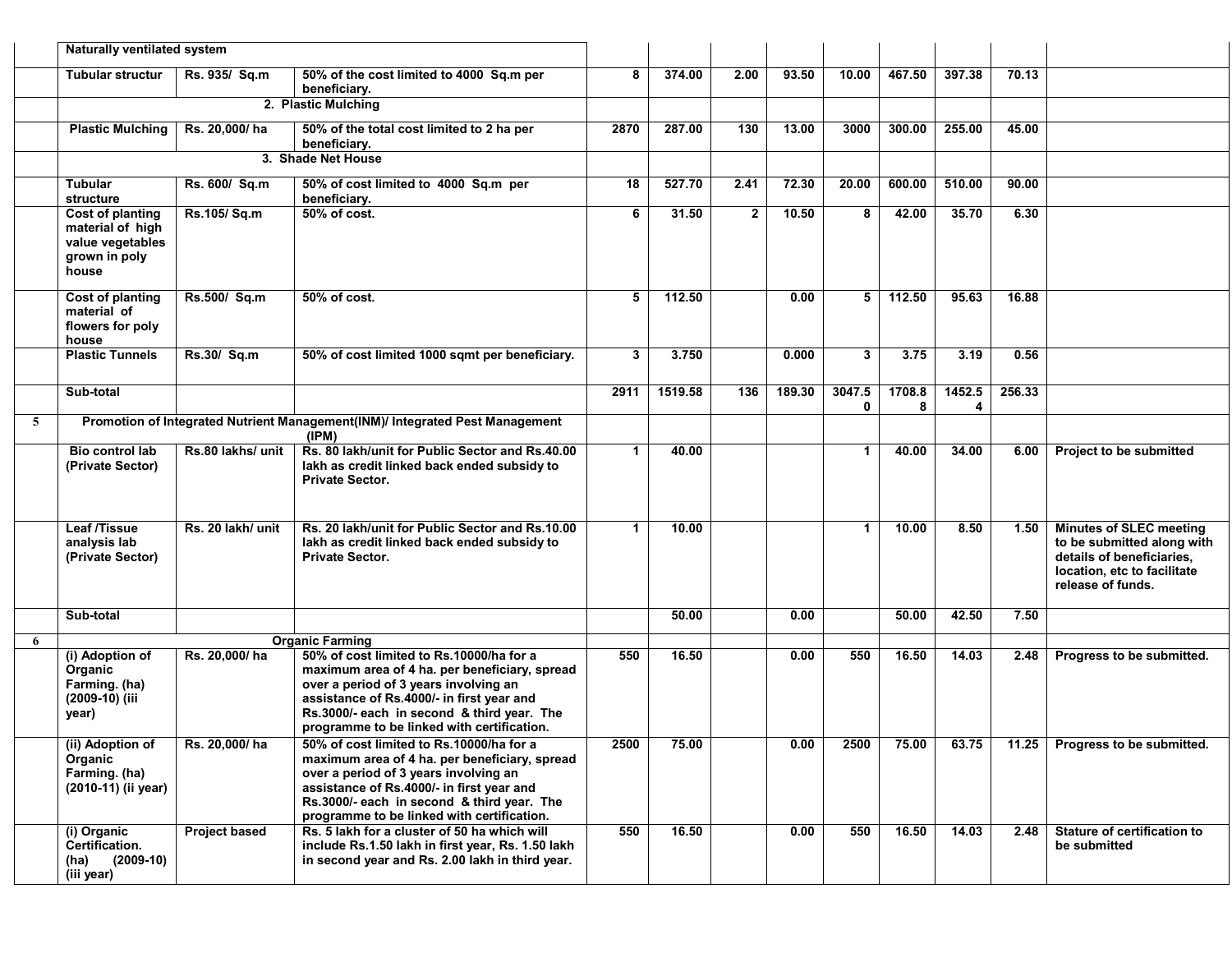|                | (ii) Organic<br>Certification.<br>(ha) (2009-10) (iii<br>year)                                                                                       | Project based                                         | Rs. 5 lakh for a cluster of 50 ha which will<br>include Rs.1.50 lakh in first year, Rs. 1.50 lakh<br>in second year and Rs. 2.00 lakh in third year. | 2500         | 75.00  |                      | 0.00   | 2500         | 75.00  | 63.75       | 11.25 | Stature of certification to<br>be submitted |
|----------------|------------------------------------------------------------------------------------------------------------------------------------------------------|-------------------------------------------------------|------------------------------------------------------------------------------------------------------------------------------------------------------|--------------|--------|----------------------|--------|--------------|--------|-------------|-------|---------------------------------------------|
|                | Sub-total                                                                                                                                            |                                                       |                                                                                                                                                      |              | 183.00 |                      | 0.00   |              | 183.00 | 155.55      | 27.45 |                                             |
|                | <b>Certification for</b><br>Good<br>Agricultural<br>Practices (GAP),<br>Including<br>infrastructure                                                  | 50% of the cost.                                      | 50% of the cost.                                                                                                                                     | 1000         | 50.00  |                      | 0.00   | 1000         | 50.00  | 42.50       | 7.50  | Project to be submitted                     |
| $\overline{7}$ |                                                                                                                                                      |                                                       | <b>Horticulture Mechanization</b>                                                                                                                    |              |        |                      |        |              |        |             |       |                                             |
|                | Power operated<br>machines/tools<br>including Power<br>Saw and Plant<br>Protection<br>equipments etc.                                                | Rs.35,000/- per<br>set                                | 50% of cost limited to one set per beneficiary.                                                                                                      | 40           | 7.00   | 60                   | 10.50  | 100          | 17.50  | 14.88       | 2.63  | List of Beneficiaries to be<br>furnished.   |
|                | <b>Power Machines</b><br>(upto 20 BHP)<br>with rotavator /<br>equipment                                                                              | Rs.1,20,000/- per<br>set                              | 50% of cost limited to one set per beneficiary.                                                                                                      | 40           | 24.00  | 60                   | 36.00  | 100          | 60.00  | 51.00       | 9.00  | List of Beneficiaries to be<br>furnished.   |
|                | <b>Power machines</b><br>(20 HP & above<br>including<br>accessories<br>/equipments                                                                   | Rs. 3,00,000/-<br>per set                             | 50% of cost limited to one set per beneficiary.                                                                                                      | 40           | 60.00  | 60                   | 90.00  | 100          | 150.00 | 127.50      | 22.50 | List of Beneficiaries to be<br>furnished.   |
|                | Sub-total                                                                                                                                            |                                                       |                                                                                                                                                      |              | 91.00  |                      | 136.50 |              | 227.50 | 193.38      | 34.13 |                                             |
| 8              | <b>Technology</b><br><b>Dissemination</b><br>through<br>demonstration/<br><b>Front Line</b><br><b>Demonstration</b><br>(FLD) Public<br><b>Sector</b> | Rs. 25.00 lakh                                        | 75 % of cost in farmers field and 100% of cost<br>in farms belonging to Public Sector                                                                | $\mathbf{1}$ | 25.00  | $\blacktriangleleft$ | 25.00  | $\mathbf{2}$ | 50.00  | 42.50       | 7.50  | Project to be submitted                     |
| 9              |                                                                                                                                                      |                                                       | Human Resource Development (HRD)                                                                                                                     |              |        |                      |        |              |        |             |       |                                             |
|                | <b>Training of</b><br>farmers                                                                                                                        |                                                       |                                                                                                                                                      |              |        |                      |        |              |        |             |       |                                             |
|                | Within the<br><b>District (two</b><br>days)                                                                                                          | Rs.400/day per<br>farmer excluding<br>transport       | 100% of the cost.                                                                                                                                    | 1350         | 10.80  | 600                  | 4.80   | 1950         | 15.60  | 13.26       | 2.34  | Training Calendar to be<br>furnished        |
|                | <b>Within the State</b><br>$(3 \text{ days})$                                                                                                        | Rs. 750/day per<br>farmer excluding<br>transport      | 100% of the cost.                                                                                                                                    | 750          | 16.88  | 1200                 | 27.00  | 1950         |        | 43.88 37.29 |       | 6.58 Training Calendar to be<br>furnished   |
|                | <b>Outside the</b><br>State (3 days)                                                                                                                 | Rs. 1000/ day<br>per farmer<br>excluding<br>transport | 100% of the cost.                                                                                                                                    | 1650         | 49.50  | 300                  | 9.00   | 1950         | 58.50  | 49.73       | 8.78  | Training Calendar to be<br>furnished        |
|                | <b>Exposure visit of farmers</b>                                                                                                                     |                                                       |                                                                                                                                                      |              |        |                      |        |              |        |             |       |                                             |
|                | (i) Within the<br>District (3 days)                                                                                                                  | Rs.250/day per<br>farmer excluding<br>transport       | 100% of the cost.                                                                                                                                    | 1350         | 10.13  | 600                  | 4.50   | 1950         | 14.63  | 12.43       | 2.19  | Training Calendar to be<br>furnished        |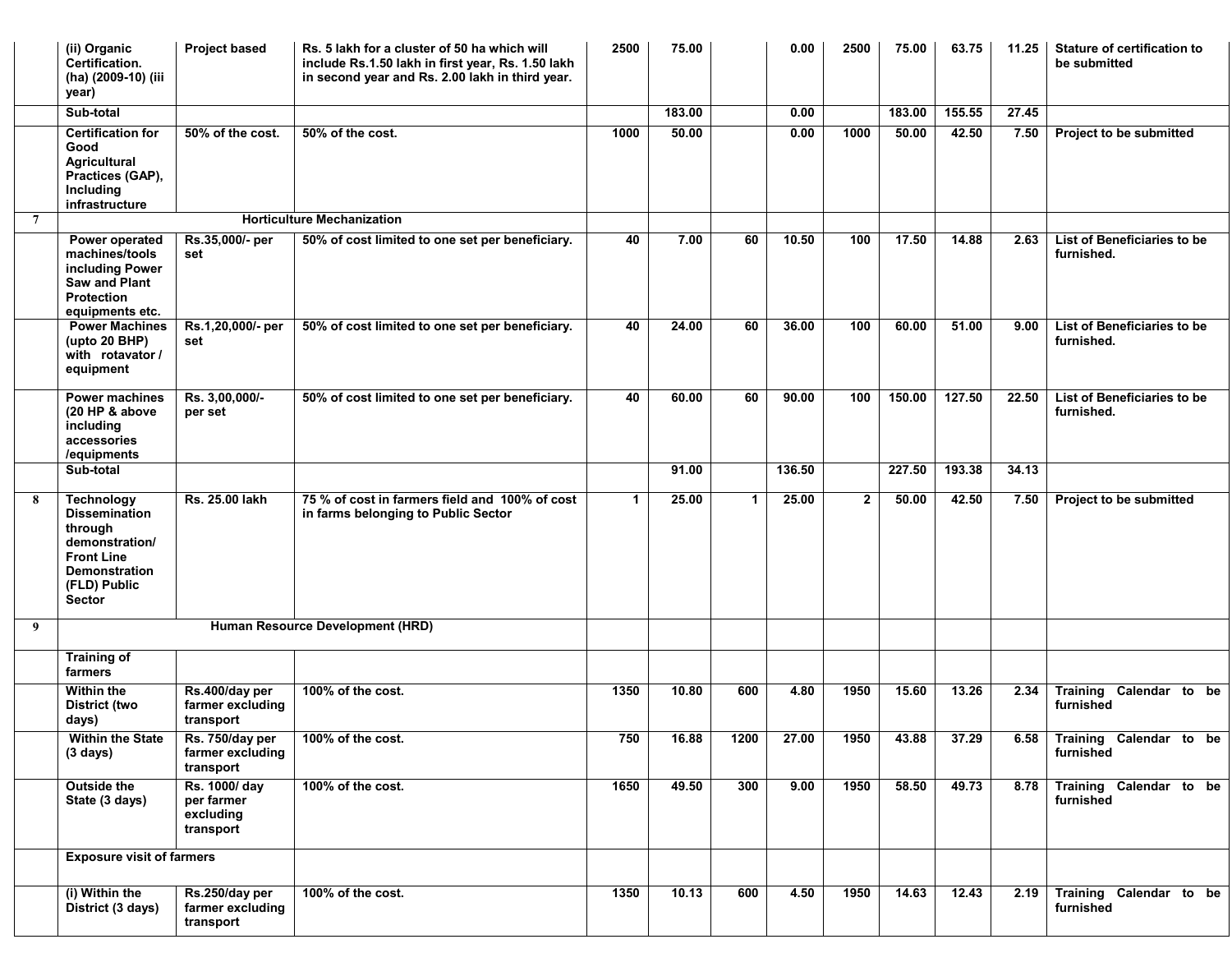|    | (ii) Within the<br>State (6 days)                                                                 | Rs. 300/day per<br>farmer excluding<br>transport                 | 100% of the cost.                                                                                                                                                                                                                                                                  | 1350            | 24.30  | 600             | 10.80  | 1950            | 35.10       | 29.84           | 5.27   | Training Calendar to be<br>furnished                                                                                                          |
|----|---------------------------------------------------------------------------------------------------|------------------------------------------------------------------|------------------------------------------------------------------------------------------------------------------------------------------------------------------------------------------------------------------------------------------------------------------------------------|-----------------|--------|-----------------|--------|-----------------|-------------|-----------------|--------|-----------------------------------------------------------------------------------------------------------------------------------------------|
|    | (iii) Outside the<br>State (6 days)                                                               | Rs. 600/day per<br>farmer excluding<br>transport                 | 100% of the cost.                                                                                                                                                                                                                                                                  | 1350            | 48.60  | 600             | 21.60  | 1950            | 70.20       | 59.67           | 10.53  | Training Calendar to be<br>furnished                                                                                                          |
|    | (iv) Outside India                                                                                | Rs. 3.00 lakh /<br>participant                                   | Project Based. 100% of air/rail travel cost.                                                                                                                                                                                                                                       | 10              | 30.00  |                 | 0.00   | 10              | 30.00       | 25.50           | 4.50   | Project to be submitted                                                                                                                       |
|    |                                                                                                   |                                                                  | Training / study tour of technical staff/ field functionaries                                                                                                                                                                                                                      |                 |        |                 |        |                 |             |                 |        |                                                                                                                                               |
|    | (i) Within the<br>State (7 days)                                                                  | Rs.200/day per<br>participant plus<br>TA/DA, as<br>admissible    | 100% of the cost.                                                                                                                                                                                                                                                                  | 120             | 1.20   | 30              | 0.30   | 150             | 1.50        | 1.28            | 0.23   | Training Calendar to be<br>furnished                                                                                                          |
|    | (ii) Study tour to<br>progressive<br>States (group of<br>minimum 5<br>participants) for<br>7 days | Rs.650.00/day<br>per participant<br>plus TA/DA, as<br>admissible | 100% of the cost.                                                                                                                                                                                                                                                                  | 95              | 3.09   | 5               | 0.16   | 100             | 3.25        | 2.76            | 0.49   | Training Calendar to be<br>furnished                                                                                                          |
|    | (iii) Outside India                                                                               | Rs. 5.00 lakh /<br>participant                                   | 100% of the cost on actual basis.                                                                                                                                                                                                                                                  | 3               | 15.00  | 7               | 35.00  | 10              | 50.00       | 42.50           | 7.50   | <b>Project to be submitted</b>                                                                                                                |
|    | Sub-total                                                                                         |                                                                  |                                                                                                                                                                                                                                                                                    |                 | 209.49 |                 | 113.16 |                 | 322.65      | 274.25          | 48.40  |                                                                                                                                               |
| 10 |                                                                                                   |                                                                  | <b>INTEGRATED POST HARVEST MANAGEMENT</b>                                                                                                                                                                                                                                          |                 |        |                 |        |                 |             |                 |        |                                                                                                                                               |
|    | Pack house / On<br>farm collection &<br>storage unit                                              | Rs. 3.00 Lakh/<br>per unit with<br>size of 9Mx6M                 | 50% of the capital cost.                                                                                                                                                                                                                                                           | $\overline{70}$ | 105.00 | $\overline{30}$ | 45.00  | 100             | 150.00      | 127.50          | 22.50  | <b>Minutes of SLEC meeting</b><br>to be submitted along with<br>details of beneficiaries,<br>location, etc to facilitate<br>release of funds. |
|    | Cold storage<br>units<br>(Construction /<br>expansion /<br>Modernization)                         | Rs. 6000/MT for<br>5000 MT<br>capacity                           | Credit linked back-ended subsidy @ 40% of<br>the capital cost of project in general areas and<br>55% in case of Hilly & Scheduled areas in<br>respect of only those units which adopt new<br>technologies and include insulation, humidity<br>control and fin coil cooling system. | 6               | 720.00 | 6               | 720.00 | $\overline{12}$ | 1440.0<br>0 | 1224.0<br>n     | 216.00 | Project to be submitted                                                                                                                       |
|    | Refer vans/<br>containers                                                                         | Rs. 24.00 lakh/<br>unit for 6 MT<br>capacity                     | Credit linked back-ended subsidy @40% of<br>the cost of project in General areas.                                                                                                                                                                                                  | $\mathbf{2}$    | 19.20  |                 | 0.00   | $\overline{2}$  | 19.20       | 16.32           | 2.88   | <b>Project to be submitted</b>                                                                                                                |
|    | Ripening<br>chamber                                                                               | <b>Rs. 6000/MT for</b><br>5000 MT<br>capacity                    | -do-                                                                                                                                                                                                                                                                               |                 | 120.00 |                 | 0.00   |                 |             | $120.00$ 102.00 |        | 18.00 Project to be submitted                                                                                                                 |
|    | Preservation<br>new unit                                                                          | <b>Rs.2.00 lakh</b><br>/unit for new<br>unit.                    | 50% of the total cost.                                                                                                                                                                                                                                                             | 5               | 5.00   | 5               | 5.00   | 10              | 10.00       | 8.50            | 1.50   | <b>Minutes of SLEC meeting</b><br>to be submitted along with<br>details of beneficiaries,<br>location, etc to facilitate<br>release of funds. |
|    | Low cost onion<br>storage<br>structure (25 MT)                                                    | Rs.1.00 lakh per<br>unit                                         | 50% of the total cost.                                                                                                                                                                                                                                                             |                 | 0.00   | 100             | 50.00  | 100             | 50.00       | 42.50           | 7.50   | $-do-$                                                                                                                                        |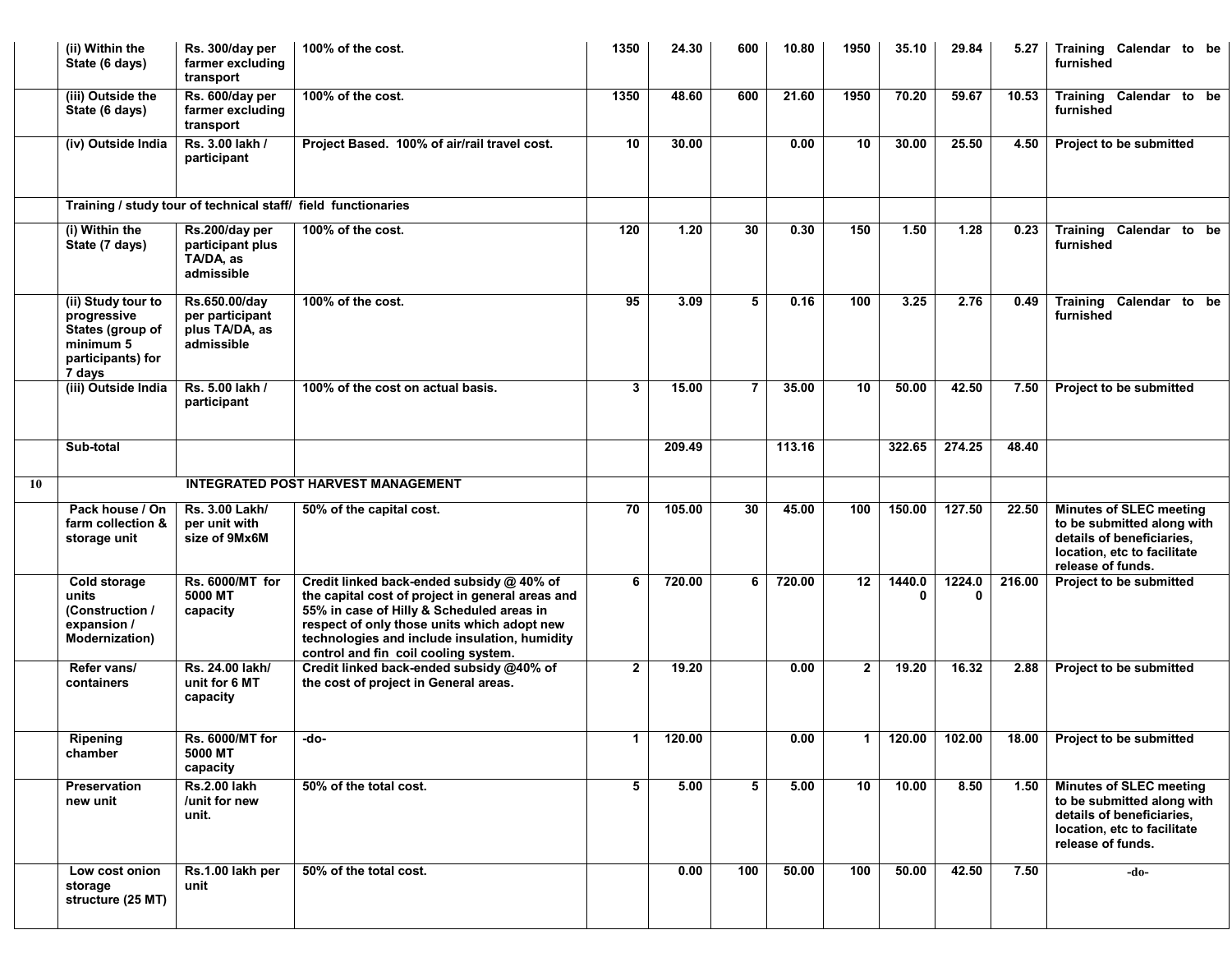|    | Sub-total                                                                                                                                                                                        |                                                                                                                                                              |                                                                                                                                                                          | 84.00        | 969.20 | 141.00         | 820.00 | 225.00                  | 1789.2<br>$\mathbf{0}$ | 1520.8<br>$\mathbf{2}$ | 268.38 |                                                                                                                                               |
|----|--------------------------------------------------------------------------------------------------------------------------------------------------------------------------------------------------|--------------------------------------------------------------------------------------------------------------------------------------------------------------|--------------------------------------------------------------------------------------------------------------------------------------------------------------------------|--------------|--------|----------------|--------|-------------------------|------------------------|------------------------|--------|-----------------------------------------------------------------------------------------------------------------------------------------------|
|    |                                                                                                                                                                                                  |                                                                                                                                                              | <b>ESTABLISHMENT OF MARKETING INFRASTRUCTURE FOR HORTICULTURAL</b><br><b>PRODUCE</b>                                                                                     |              |        |                |        |                         |                        |                        |        |                                                                                                                                               |
|    |                                                                                                                                                                                                  |                                                                                                                                                              | Rural Markets/ Apni mandies/Direct markets                                                                                                                               |              |        |                |        |                         |                        |                        |        |                                                                                                                                               |
|    | (a) Credit linked<br>back-ended<br>project in<br>general areas                                                                                                                                   | Rs. 20 lakh/ unit                                                                                                                                            | Credit linked back-ended subsidy @ 40% of<br>the capital cost of project in general areas and<br>55% in case of Hilly & Scheduled areas for<br>individual entrepreneurs. | $\mathbf{3}$ | 24.00  | $\overline{2}$ | 16.00  | 5                       | 40.00                  | 34.00                  | 6.00   | Project to be submitted                                                                                                                       |
|    | Market<br>extension,<br>quality<br>awareness &<br>market led<br>extension<br>activities for<br>fresh products                                                                                    | Rs. 3.00 lakh per<br>event.                                                                                                                                  | 100% assistance to State Government<br>/SHM/Public Sector Agencies.                                                                                                      | $\mathbf{1}$ | 3.00   | 3              | 9.00   | 4                       | 12.00                  | 10.20                  | 1.80   | <b>Minutes of SLEC meeting</b><br>to be submitted along with<br>details of beneficiaries.<br>location, etc to facilitate<br>release of funds. |
|    | Sub-total                                                                                                                                                                                        |                                                                                                                                                              |                                                                                                                                                                          | 4.00         | 27.00  |                | 25.00  | $\overline{\mathbf{4}}$ | 52.00                  | 44.20                  | 7.80   |                                                                                                                                               |
| 11 |                                                                                                                                                                                                  |                                                                                                                                                              | <b>Mission Management</b>                                                                                                                                                |              |        |                |        |                         |                        |                        |        |                                                                                                                                               |
|    | <b>State Level</b>                                                                                                                                                                               |                                                                                                                                                              |                                                                                                                                                                          |              |        |                |        |                         |                        |                        |        |                                                                                                                                               |
|    | <b>State &amp; Districts</b><br><b>Mission Offices</b><br>and<br>implementing<br>agencies for<br>administrative<br>expenses,<br>project,<br>preparation,<br>computerization,<br>contingency etc. | 5% of total<br>annual<br>expenditure on<br>the basis of<br>appraised needs<br>to State<br>Horticulture<br>Mission (SHM) /<br>implementing<br><b>Agencies</b> | 100%assistance.                                                                                                                                                          |              | 317.13 |                | 108.27 | $\mathbf{0}$            | 425.40                 | 361.59                 | 63.81  | Fund to be utilized @ 5% of<br>actual Expenditure incurred<br>by the SHM.                                                                     |
|    | Institutional<br>Strengthening,<br>hire of vehicles,<br>hardware/softwa<br>re etc                                                                                                                | <b>Project based</b>                                                                                                                                         | 100% assistance.                                                                                                                                                         |              | 100.00 |                |        | 0                       | 100.00                 | 85.00                  | 15.00  | Project to be submitted                                                                                                                       |
|    | <b>State Level</b>                                                                                                                                                                               | <b>Rs. 3.00 lakh</b><br>/event                                                                                                                               | 100% assistance subject to a maximum of<br>Rs.3.00 lakh per event of two days.                                                                                           | 5            | 15.00  | $\mathbf{1}$   | 3.00   | 6                       | 18.00                  | 15.30                  | 2.70   | <b>Minutes of SLEC meeting</b><br>to be submitted along with<br>details of beneficiaries.<br>location, etc to facilitate<br>release of funds. |
|    | <b>District level</b>                                                                                                                                                                            | <b>Rs. 2.00 lakh</b><br>/event                                                                                                                               | 100% assistance subject to a maximum of<br>Rs.2.00 lakh per event of two days.                                                                                           | 13           | 26.00  | $\overline{7}$ | 14.00  | 20                      | 40.00                  | 34.00                  | 6.00   | do                                                                                                                                            |
|    | Technical<br><b>Support Group</b><br>(TSG) at State<br>Level for hiring<br>experts/staff,<br>studies.<br>monitoring &<br>evaluation,<br>mass media,<br>publicity, video<br>conference etc.       | Project based,<br>subject to a<br>ceiling of Rs. 50.<br>00 lakh per<br>annum/State                                                                           | 100% of cost.                                                                                                                                                            |              | 47.77  |                |        | $\mathbf 0$             | 47.77                  | 40.60                  | 7.17   | Project to be submitted                                                                                                                       |